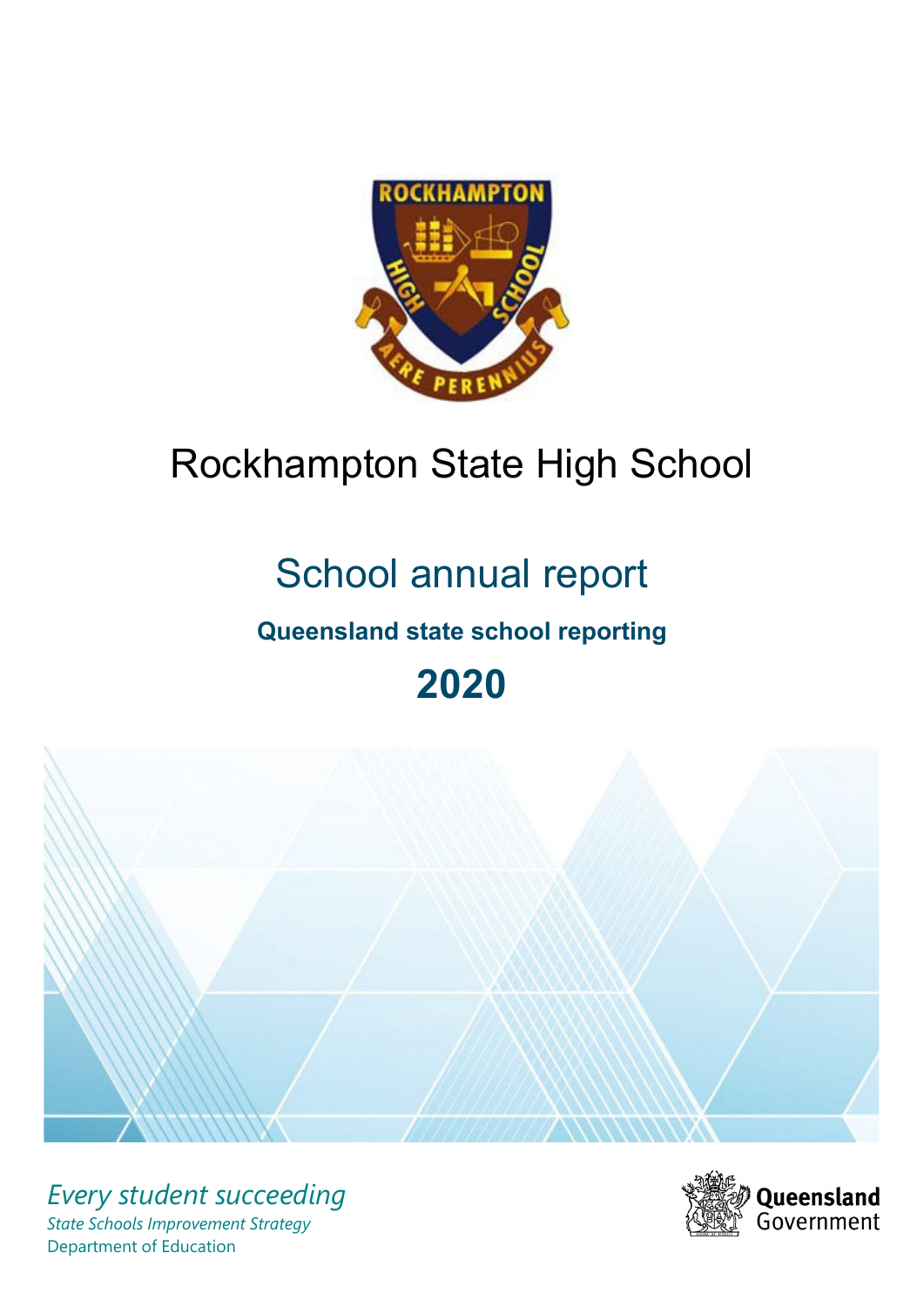**OFFICIAL – Public** Published as information source only.<br>Public information used to create this report may not appear in this format in the public domain<br>Please refer to disclaimer information.

#### **Contact details**

| <b>Postal Address</b> | Campbell Street Rockhampton 4700   |
|-----------------------|------------------------------------|
| <b>Phone</b>          | (07) 4920 4333                     |
| Fax                   | (07) 4920 4300                     |
| Email                 | principal@rockhamptonshs.eq.edu.au |
| Website               | https://rockhamptonshs.eq.edu.au   |

#### **Disclaimer**

The materials presented in this report are distributed by the Department of Education (the department) as an information source only.<br>The information and data in this report is subject to change without notice.

The department makes no statements, representations, or warranties about the accuracy or completeness of, and you should not rely on, any information contained in this

report.<br>The department disclaim all responsibility and all liability (including without limitation, liability in negligence) for all expenses, losses, damages and costs you might incur as a<br>result of the information in thi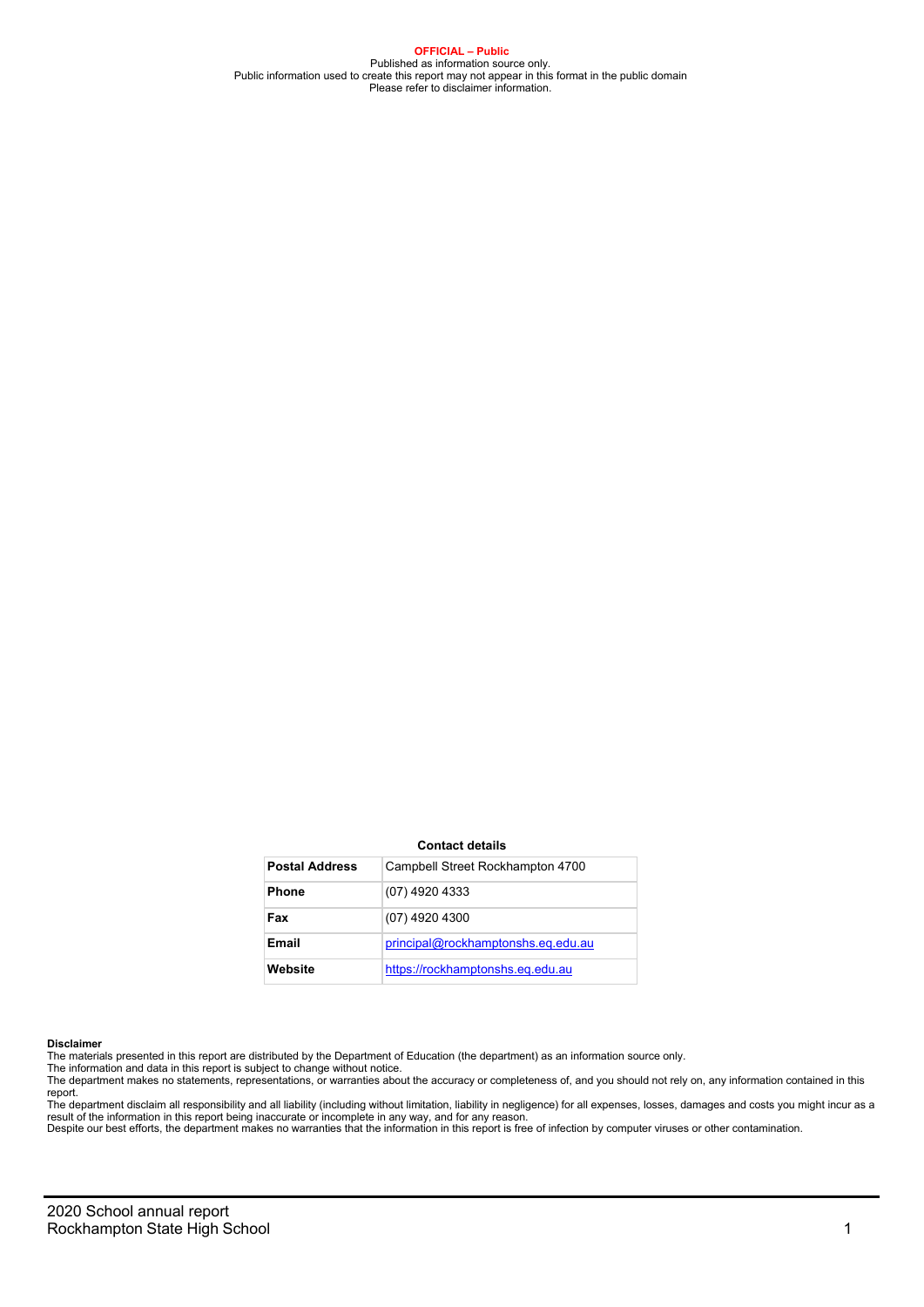| School context                     |                                                                                                                                                                                         |
|------------------------------------|-----------------------------------------------------------------------------------------------------------------------------------------------------------------------------------------|
| <b>Coeducational or single sex</b> | Coeducational                                                                                                                                                                           |
| <b>Independent Public School</b>   | No.                                                                                                                                                                                     |
| Year levels offered in 2020        | Year $7 -$ Year 12                                                                                                                                                                      |
| <b>Webpages</b>                    | Additional information about Queensland state schools is located on the:<br>My School website<br>Queensland Government data website<br>Queensland Government schools directory website. |

## **Characteristics of the student body**

### **Student enrolments**

### **Table 1: Student enrolments by year level**

|                   |       | <b>February</b> |       | August |       |       |  |  |
|-------------------|-------|-----------------|-------|--------|-------|-------|--|--|
| <b>Year Level</b> | 2018  | 2019            | 2020  | 2018   | 2019  | 2020  |  |  |
| Year <sub>7</sub> | 235   | 221             | 237   | 231    | 223   | 231   |  |  |
| Year <sub>8</sub> | 209   | 232             | 225   | 201    | 229   | 219   |  |  |
| Year 9            | 204   | 195             | 219   | 201    | 184   | 215   |  |  |
| Year 10           | 203   | 192             | 187   | 192    | 188   | 185   |  |  |
| Year 11           | 130   | 173             | 174   | 117    | 164   | 169   |  |  |
| Year 12           | 168   | 105             | 147   | 156    | 97    | 141   |  |  |
| <b>Total</b>      | 1,149 | 1,118           | 1,189 | 1,098  | 1,085 | 1,160 |  |  |

Notes

1. Student counts include headcount of all full- and part-time students at the school.

### **Average class sizes**

### **Table 2: Average class size information for each phase of schooling**

| <b>Year Levels</b> | 2018 | 2019 | 2020 |
|--------------------|------|------|------|
| Year 7 – Year 10   | 24   | 24   | 23   |
| Year 11 – Year 12  | 17   | 17   | 18   |

Notes

1. Classes are measured against the target of 25 students per teacher in Prep to Year 3 and Years 11 to 12, and target of 28 students per teacher in Years 4 to 10. Where composite classes exist across cohorts (e.g. Year 3/4) the class size targets would be the lower cohort target.

# **Social climate**

### **Parent, student and staff satisfaction**

Tables 3–5 show selected items from the Parent/Caregiver, Student and Staff School Opinion Surveys. In response to the COVID-19 pandemic, the annual school opinion surveys of students, teachers and staff were not administered in 2020.

For state level information go to the *School Opinion Survey* webpage.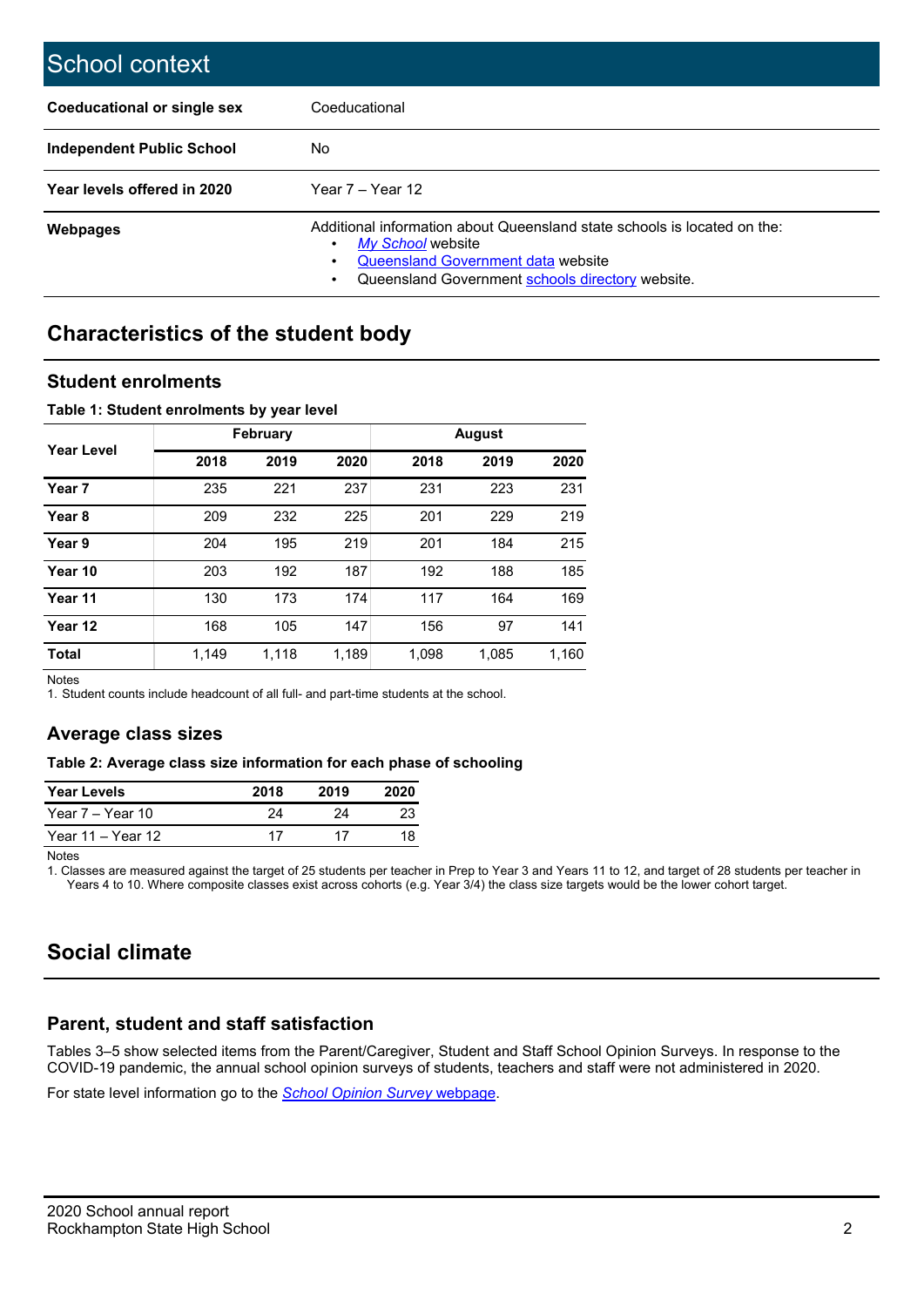### **Table 3: Parent/Caregiver Survey**

| Percentage of parents/caregivers who agree <sup>1</sup> that:                                               | 2018  | 2019  | 2020 |
|-------------------------------------------------------------------------------------------------------------|-------|-------|------|
| My child is getting a good education at this school.                                                        | 89.4% | 91.4% |      |
| This is a good school.                                                                                      | 79.1% | 91.2% |      |
| My child likes being at this school. <sup>2</sup>                                                           | 80.9% | 97.1% |      |
| My child feels safe at this school. <sup>2</sup>                                                            | 89.4% | 97.2% |      |
| My child's learning needs are being met at this school. <sup>2</sup>                                        | 85.1% | 88.9% |      |
| My child is making good progress at this school. <sup>2</sup>                                               | 87.0% | 91.7% |      |
| Teachers at this school expect my child to do his or her best. <sup>2</sup>                                 | 95.7% | 91.7% |      |
| Teachers at this school provide my child with useful feedback about his or her school<br>work. <sup>2</sup> | 86.7% | 86.1% |      |
| Teachers at this school motivate my child to learn. <sup>2</sup>                                            | 86.7% | 83.3% |      |
| Teachers at this school treat students fairly. <sup>2</sup>                                                 | 68.9% | 91.7% |      |
| I can talk to my child's teachers about my concerns. <sup>2</sup>                                           | 91.1% | 91.7% |      |
| This school works with me to support my child's learning. <sup>2</sup>                                      | 82.6% | 86.1% |      |
| This school takes parents' opinions seriously. <sup>2</sup>                                                 | 76.7% | 78.1% |      |
| Student behaviour is well managed at this school. <sup>2</sup>                                              | 73.3% | 77.1% |      |
| This school looks for ways to improve. <sup>2</sup>                                                         | 77.8% | 94.4% |      |
| This school is well maintained. <sup>2</sup>                                                                | 84.8% | 91.7% |      |

Notes

1. *Agree* represents the percentage of respondents who Somewhat Agree, Agree or Strongly Agree with the statement.

2. Nationally agreed parents/caregiver items.

3. DW = Data withheld to ensure confidentiality.

### **Table 4: Student Survey**

| Percentage of students who agree <sup>1</sup> that:                            | 2018  | 2019  | 2020 |
|--------------------------------------------------------------------------------|-------|-------|------|
| I am getting a good education at my school.                                    | 96.3% | 95.0% |      |
| I like being at my school. <sup>2</sup>                                        | 88.7% | 93.0% |      |
| I feel safe at my school. <sup>2</sup>                                         | 90.7% | 94.0% |      |
| My teachers motivate me to learn. <sup>2</sup>                                 | 90.7% | 91.0% |      |
| My teachers expect me to do my best. <sup>2</sup>                              | 97.2% | 99.0% |      |
| My teachers provide me with useful feedback about my school work. <sup>2</sup> | 95.3% | 89.0% |      |
| Teachers at my school treat students fairly. <sup>2</sup>                      | 83.8% | 83.0% |      |
| I can talk to my teachers about my concerns. <sup>2</sup>                      | 80.4% | 78.0% |      |
| My school takes students' opinions seriously. <sup>2</sup>                     | 85.7% | 83.0% |      |
| Student behaviour is well managed at my school. <sup>2</sup>                   | 73.8% | 74.0% |      |
| My school looks for ways to improve. <sup>2</sup>                              | 95.3% | 90.9% |      |
| My school is well maintained. <sup>2</sup>                                     | 84.0% | 86.0% |      |
| My school gives me opportunities to do interesting things. <sup>2</sup>        | 95.4% | 91.9% |      |

Notes

1. *Agree* represents the percentage of respondents who Somewhat Agree, Agree or Strongly Agree with the statement.

2. Nationally agreed student items.

3. DW = Data withheld to ensure confidentiality.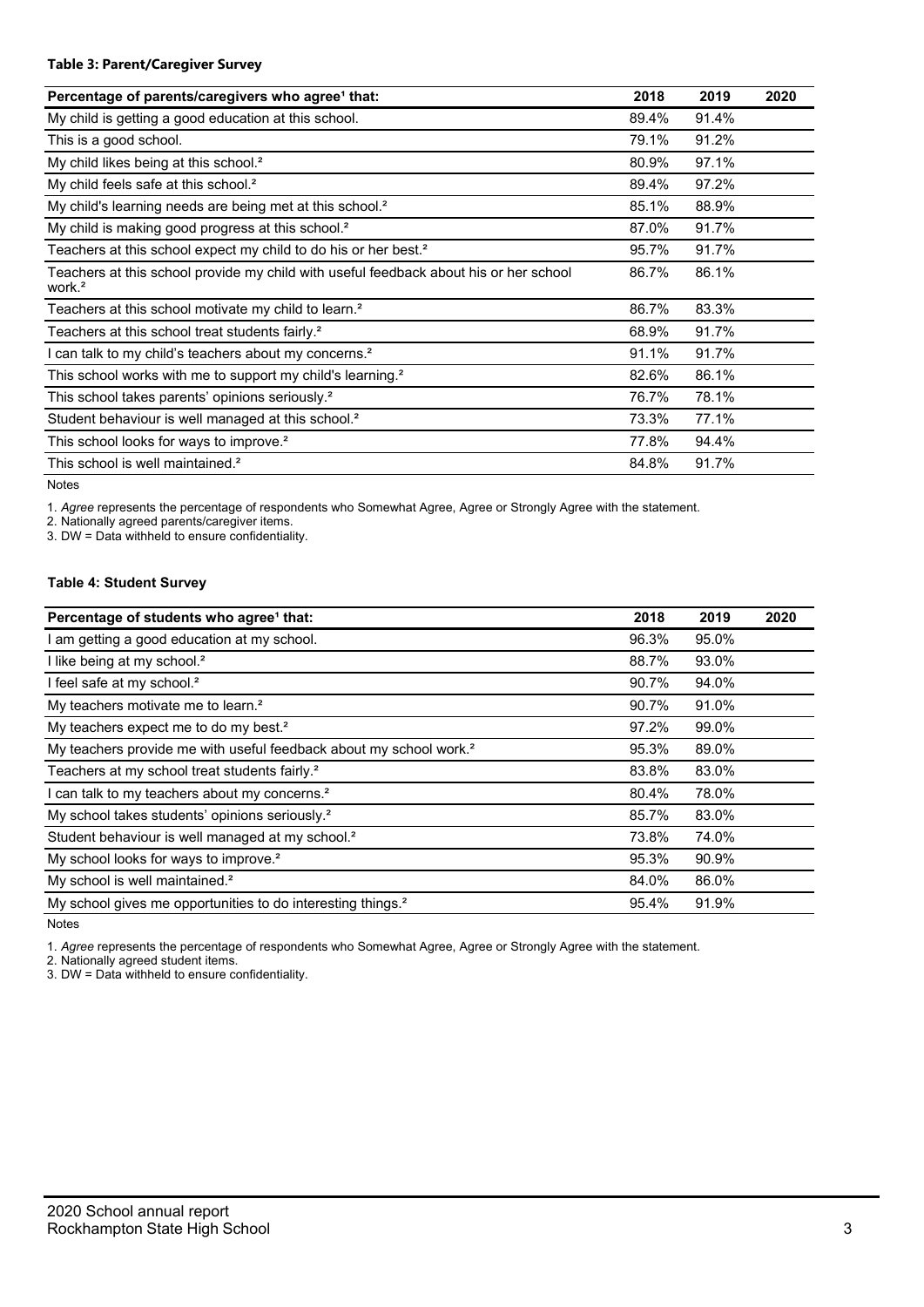### **Table 5: Staff Survey**

| Percentage of staff who agree <sup>1</sup> that:                                                          | 2018  | 2019  | 2020 |
|-----------------------------------------------------------------------------------------------------------|-------|-------|------|
| l enjoy working at this school.                                                                           | 93.5% | 90.9% |      |
| I feel this school is a safe place in which to work.                                                      | 93.5% | 92.7% |      |
| I receive useful feedback about my work at this school.                                                   | 80.4% | 77.3% |      |
| feel confident embedding Aboriginal and Torres Strait Islander perspectives across the<br>learning areas. | 97.3% | 93.4% |      |
| Students are treated fairly at this school.                                                               | 97.1% | 95.3% |      |
| Student behaviour is well managed at this school.                                                         | 94.3% | 90.8% |      |
| Staff are well supported at this school.                                                                  | 83.2% | 80.7% |      |
| This school takes staff opinions seriously.                                                               | 80.8% | 77.6% |      |
| This school looks for ways to improve.                                                                    | 93.3% | 88.9% |      |
| This school is well maintained.                                                                           | 86.9% | 92.7% |      |
| This school gives me opportunities to do interesting things.                                              | 86.7% | 82.6% |      |

Notes

1. *Agree* represents the percentage of respondents who Somewhat Agree, Agree or Strongly Agree with the statement.

2. DW = Data withheld to ensure confidentiality.

### **Description of how this school manages non-attendance**

Queensland state schools manage non-attendance in line with the Queensland Department of Education procedures: *Managing Student Absences and Enforcing Enrolment and Attendance at State Schools*; and *Roll Marking in State Schools,*  which outline processes for managing and recording student attendance and absenteeism.

### **School disciplinary absences**

### **Table 6: Count of school disciplinary absences at this school**

| Type of school disciplinary absence | 2018 | 2019 | 2020 |
|-------------------------------------|------|------|------|
| <b>Short Suspension</b>             | 495  | 472  | 540  |
| Long Suspension                     | 5    | 8    | 9    |
| Exclusion                           | 5    | 6    | 3    |
| Cancellation                        | 11   | 11   | 3    |
| Total                               | 516  | 497  | 555  |

Notes

1. School disciplinary absence (SDA) data is a total of short suspensions (1–10 days), long suspensions (11–20 days), exclusions and cancellations. 2. The number of SDAs is not the number of students who received an SDA as one student may be suspended several times in a school year. Each

time a student is suspended it is recorded as an additional SDA. The data does not reflect the outcomes of appeal decisions. 3. 2020 data was impacted by the COVID-19 health emergency. There were significantly fewer SDAs during the home-based learning period (the first five weeks of Term 2) compared to previous years.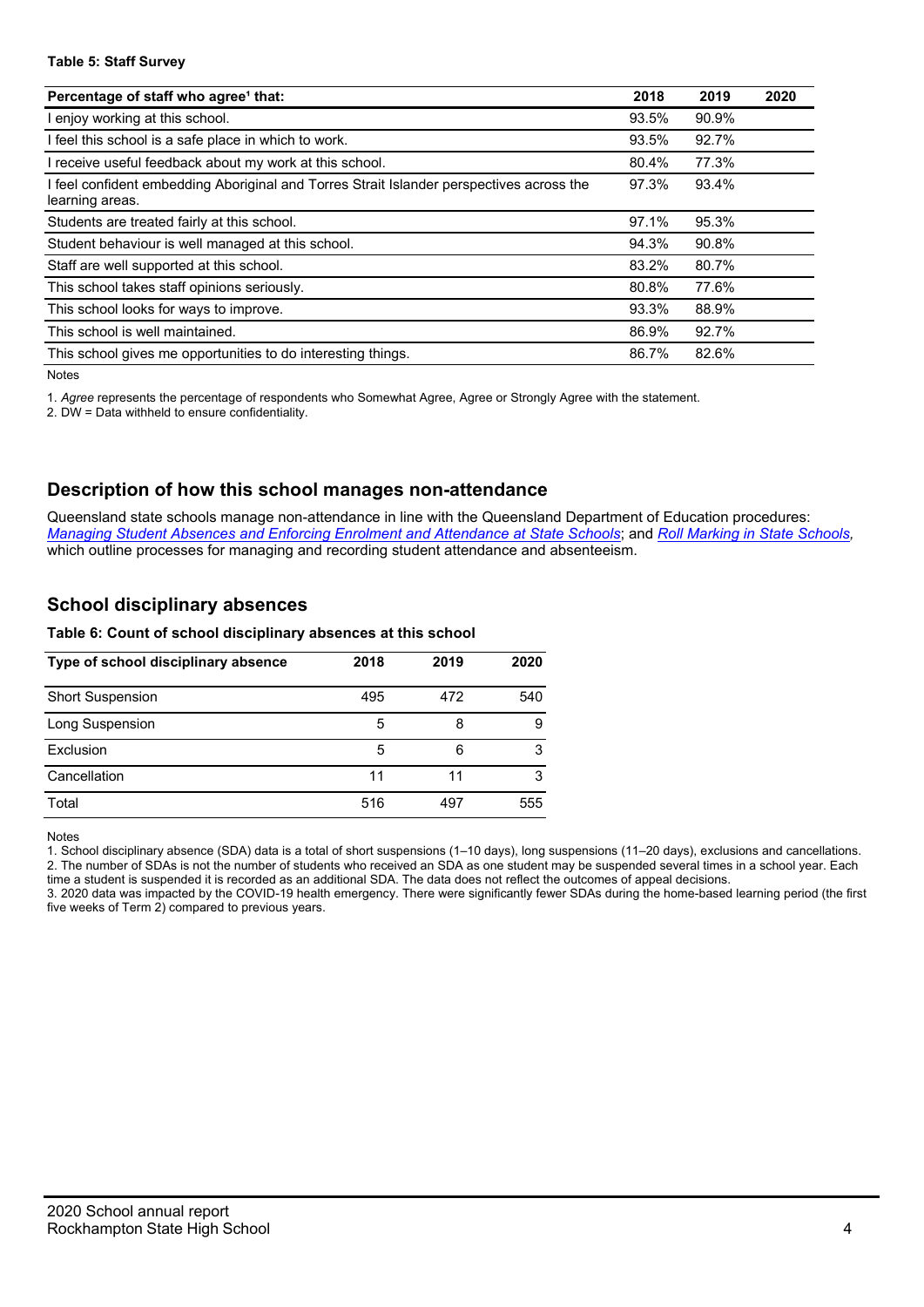# **School funding**

### **School income broken down by funding source**

School income, reported by financial year accounting cycle using standardised national methodologies and broken down by funding source is available via the *My School* website.

### *How to access our income details*

- 1. Click on the *My School* link http://www.myschool.edu.au/.
- 2. Enter the school name or suburb of the school you wish to search.

| Search by school name or suburb | <b>School sector</b> | $\overline{\phantom{a}}$ | school type | <b>State</b> |  |
|---------------------------------|----------------------|--------------------------|-------------|--------------|--|
|                                 |                      |                          |             |              |  |

3. Click on *View School Profile* to access the school's profile.



4. Click on *Finances* and select the appropriate year to view school financial information.

| School profile | <b>NAPLAN</b> | Attendance | <b>Finances</b> | VET in schools | Senior secondary | Schools map |
|----------------|---------------|------------|-----------------|----------------|------------------|-------------|
|                |               |            |                 |                |                  |             |

# Staff profile

### **Teacher standards and qualifications**

### The *Teacher registration eligibility requirements: Policy* (p.1) states:

To be eligible for registration, a person must satisfy the Queensland College of Teachers (QCT) that they meet requirements regarding qualification and experience, or have otherwise met the requirements of the *Australian Professional Standards for Teachers* (APST). A person must also satisfy the QCT that they are suitable to teach and meet English language proficiency requirements. All these requirements are specified in the Act and the *Education (Queensland College of Teachers) Regulation 2005* (the Regulation).

The qualifications required for teacher registration are successful completion of either -

- (a) a four-year initial teacher education program including teacher education studies of at least one year (e.g. a Bachelor of Education, or a double Bachelor degree in Science and Teaching) or
- (b) a one-year graduate initial teacher education program following a degree (e.g. a one-year Graduate Diploma of Education (Secondary) after a three-year Bachelor degree) or
- (c) another course of teacher education that the QCT is reasonably satisfied is the equivalent of (a) or (b). These are considered on a case-by-case basis.

For more information, please refer to the following link:

• https://www.qct.edu.au/registration/qualifications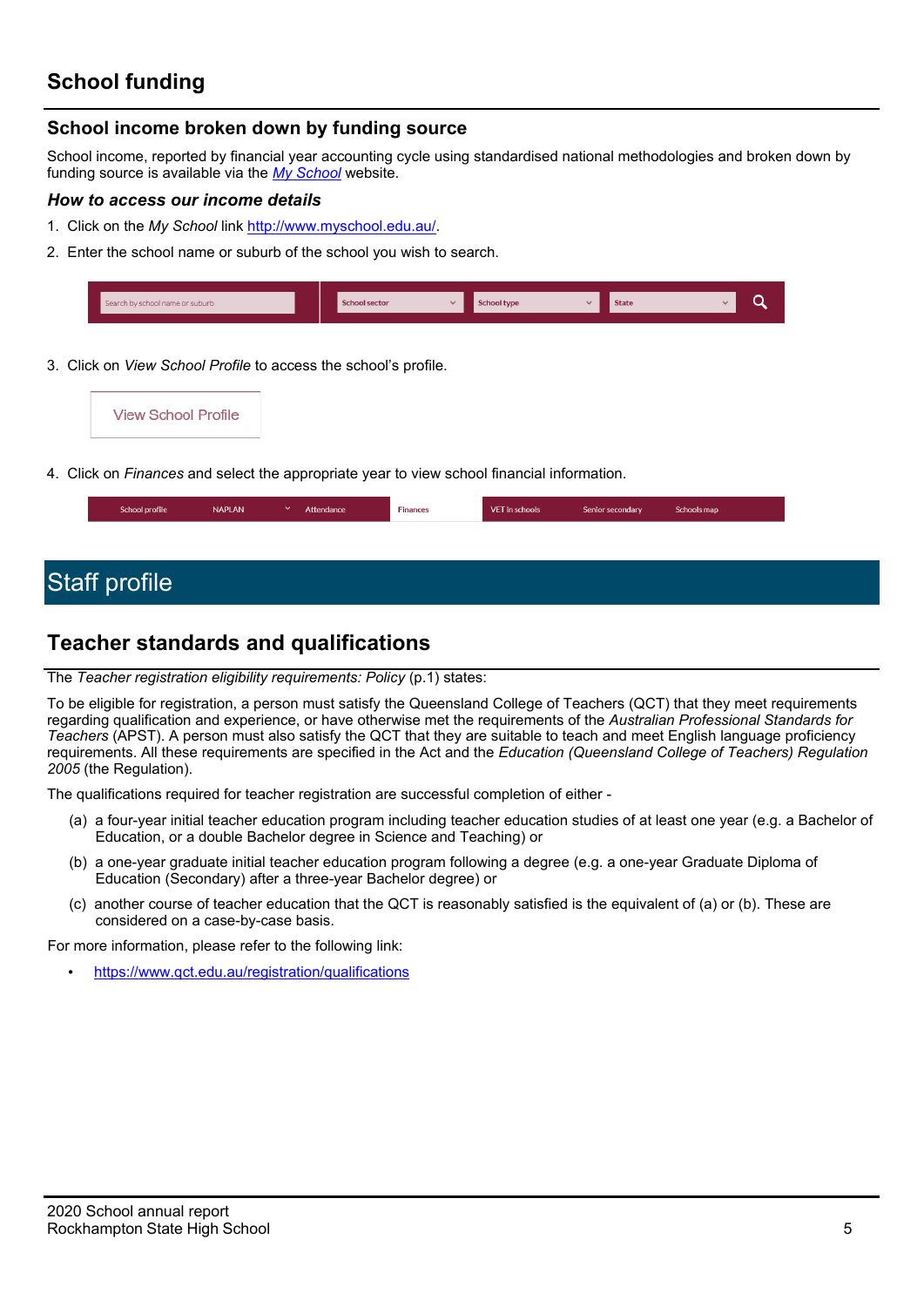## **Workforce composition**

### **Staff composition, including Indigenous staff**

### **Table 7: Workforce composition for this school**

| <b>Description</b> |      | <b>Teaching staff</b> |      |      | Non-teaching staff |      | Indigenous staff |      |      |
|--------------------|------|-----------------------|------|------|--------------------|------|------------------|------|------|
|                    | 2018 | 2019                  | 2020 | 2018 | 2019               | 2020 | 2018             | 2019 | 2020 |
| Headcount          | 93   | 93                    | 97   | 52   | 51                 | 53   |                  |      | <5   |
| FTF                | 89   | 89                    | 92   | 39   | 39                 | 41   | ה>               | ה>   | <5   |

**Notes** 

1. Teaching staff includes school leaders.

2. Indigenous refers to Aboriginal and Torres Strait Islander people of Australia.<br>3. FTE = full-time equivalent

 $FTE = full-time equivalent$ 

# Student performance

### **Key student outcomes**

### **Student attendance**

Tables 8–9 show attendance rates at this school as percentages. In 2020, the COVID-19 health emergency affected student attendance in Queensland Government schools. Comparisons between 2020 and previous years' attendance data should not be made.

### **Table 8: Overall student attendance at this school**

| <b>Description</b>                                  | 2018 | 2019 | 2020 |
|-----------------------------------------------------|------|------|------|
| Overall attendance rate for students at this school | 85%  | 86%  | 83%  |

Notes

1. The student attendance rate is based on Semester 1 each year and is generated by dividing the total of full-days and part-days that students attended, and comparing this to the total of all possible days for students to attend, expressed as a percentage.

2. Full-time students only.

### **Table 9: Student attendance rates for each year level at this school**

| <b>Year Level</b> | 2018 | 2019 | 2020 |
|-------------------|------|------|------|
| Year 7            | 89%  | 89%  | 85%  |
| Year 8            | 85%  | 87%  | 81%  |
| Year 9            | 85%  | 84%  | 81%  |
| Year 10           | 85%  | 84%  | 80%  |
| Year 11           | 83%  | 87%  | 83%  |
| Year 12           | 85%  | 85%  | 86%  |
| Ungraded          | DW   |      |      |

Notes

1. The student attendance rate is based on Semester 1 each year and is generated by dividing the total of full-days and part-days that students

attended, and comparing this to the total of all possible days for students to attend, expressed as a percentage.

2. Full-time students only.

3. DW = Data withheld to ensure confidentiality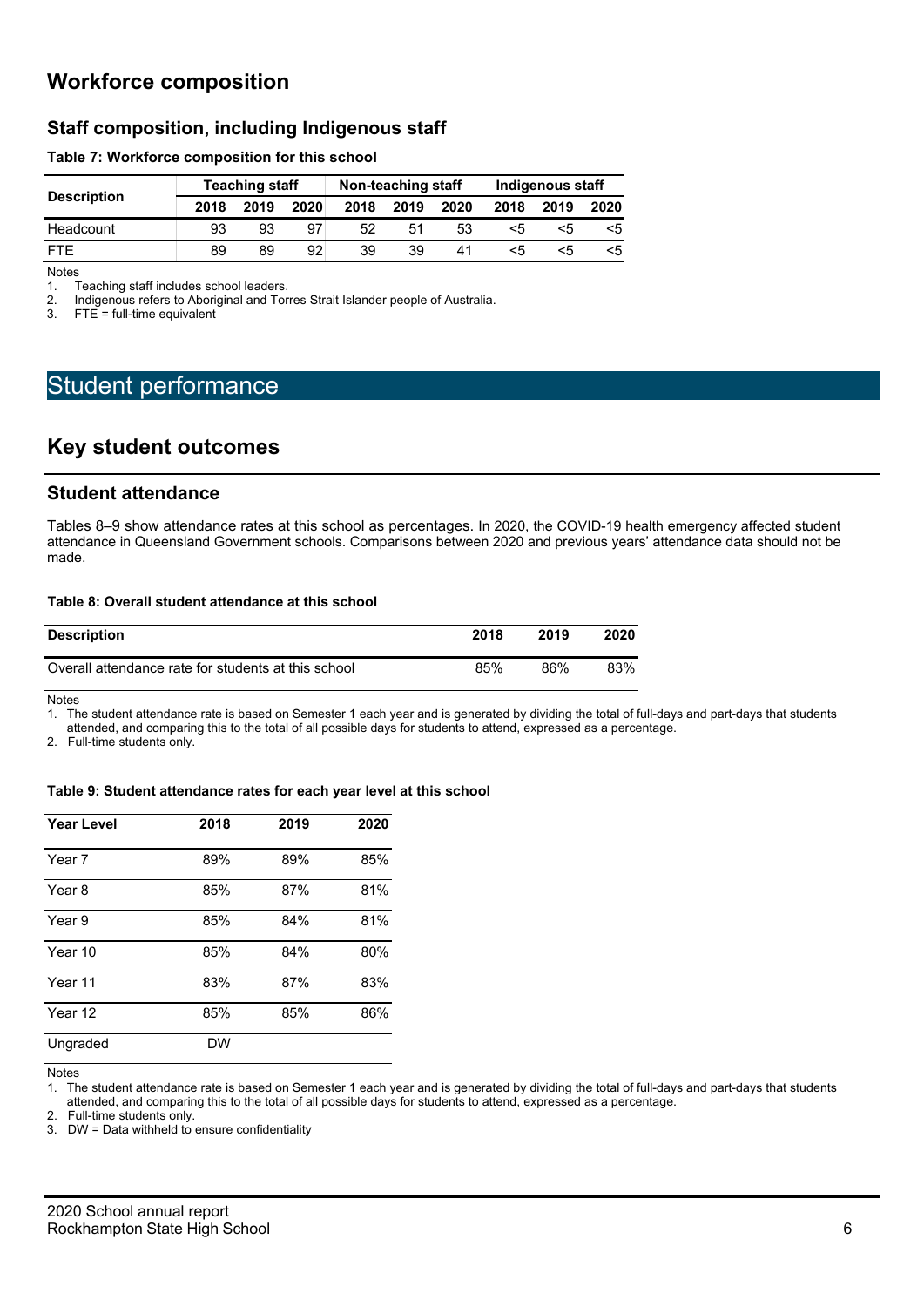# **NAPLAN**

Our reading, writing, spelling, grammar and punctuation, and numeracy results for the Years 3, 5, 7 and 9 NAPLAN tests are available via the *My School* website.

### *How to access our NAPLAN results*

- 1. Click on the *My School* link http://www.myschool.edu.au/.
- 2. Enter the school name or suburb of the school you wish to search.

| Search by school name or suburb | <b>School sector</b> | <b>School type</b> | <b>State</b> |  |
|---------------------------------|----------------------|--------------------|--------------|--|
|                                 |                      |                    |              |  |

3. Click on *View School Profile* of the appropriate school to access the school's profile.

4. Click on *NAPLAN* and select a year to view school NAPLAN information.

| School profile | <b>NAPLAN</b> | $\sim$ $\sim$ | Attendance | <b>Finances</b> | VET in schools | Senior secondary | Schools map |
|----------------|---------------|---------------|------------|-----------------|----------------|------------------|-------------|
|                |               |               |            |                 |                |                  |             |

### Notes

- 1. If you are unable to access the internet, please contact the school for a hard copy of the school's NAPLAN results.
- 2. The National Assessment Program Literacy and Numeracy (NAPLAN) is an annual assessment for students in Years 3, 5, 7 and 9.